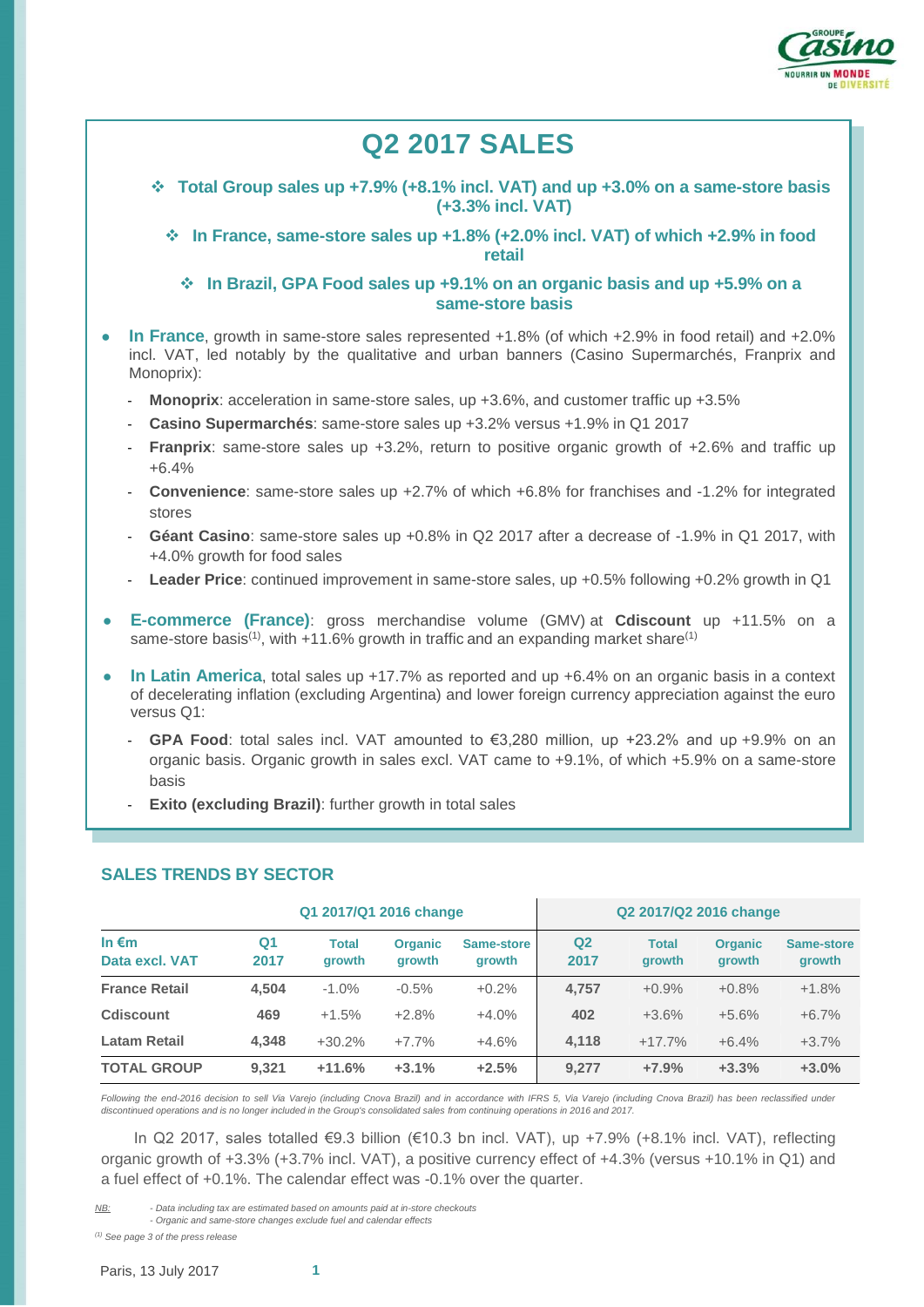

#### **France Retail**

| Data excl. VAT                      |                        |                        | Q1 2017/Q1 2016 change           |                                     |                        |                        | Q2 2017/Q2 2016 change           |                                     |
|-------------------------------------|------------------------|------------------------|----------------------------------|-------------------------------------|------------------------|------------------------|----------------------------------|-------------------------------------|
| <b>BY BANNER</b>                    | Q <sub>1</sub><br>2017 | <b>Total</b><br>growth | Organic<br>growth <sup>(1)</sup> | Same-store<br>growth <sup>(1)</sup> | Q <sub>2</sub><br>2017 | <b>Total</b><br>growth | Organic<br>growth <sup>(1)</sup> | Same-store<br>growth <sup>(1)</sup> |
| <b>Monoprix</b>                     | 1,066                  | $+1.6%$                | $+2.4%$                          | $+2.1%$                             | 1,083                  | $+2.6%$                | $+3.9%$                          | $+3.6%$                             |
| <b>Casino Supermarchés</b>          | 765                    | $+1.6%$                | $+4.1%$                          | $+1.9%$                             | 817                    | $+0.0\%$               | $+2.3%$                          | $+3.2%$                             |
| <b>Franprix</b>                     | 395                    | $-2.0%$                | $-0.3%$                          | $+1.4%$                             | 416                    | $+1.2%$                | $+2.6%$                          | $+3.2%$                             |
| <b>Convenience</b><br>& Other $(2)$ | 593                    | $-5.5%$                | $-5.6%$                          | $-3.3%$                             | 613                    | $-4.2%$                | $-3.3%$                          | $-1.6%$                             |
| o/w Convenience                     | 321                    | $-6.1%$                | $-5.3%$                          | $-4.0%$                             | 338                    | $-3.4%$                | $-2.8%$                          | $-1.2%$                             |
| Hypermarkets $(3)$                  | 1,058                  | $-2.3%$                | $-2.6%$                          | $-1.9%$                             | 1,166                  | $+1.1%$                | $+0.5%$                          | $+0.4%$                             |
| o/w Géant Casino                    | 1,005                  | $-1.7%$                | $-2.1%$                          | $-1.9%$                             | 1,095                  | $+1.3%$                | $+0.8%$                          | $+0.8%$                             |
| <b>Leader Price</b>                 | 626                    | $-0.9%$                | $-2.7%$                          | $+0.2%$                             | 663                    | $+3.5%$                | $-3.3%$                          | $+0.5%$                             |
| <b>FRANCE RETAIL</b>                | 4,504                  | $-1.0%$                | $-0.5%$                          | $+0.2%$                             | 4,757                  | $+0.9%$                | $+0.8%$                          | $+1.8%$                             |

In France, sales incl. VAT totalled €5,264 million in Q2 2017, up +2.0% on a same-store basis. Excl. VAT, sales amounted to €4,757 million, representing growth of +1.8% on a same-store basis, of which +2.9% in food retail. Traffic at urban banners, which is rising steadily, contributed to an increase in the number of customers visiting the Group's banners during the quarter.

 Same-store sales at **Monoprix** continued to accelerate, with growth of +3.6% versus +2.1% in Q1, making Q2 the banner's best quarter since 2011. Traffic was up +3.5%. This performance reflected renewed momentum, in particular relating to the new loyalty card (with the number of new members up two-fold since its launch) and extended hours at certain stores. Online sales saw double-digit growth, both overall and in food retail, lifted by the banner's multi-channel strategy (one-hour delivery, book & collect and same-day delivery, for purchases made in-store or online). The banner now has a total of 291 click & collect points.

 Same-store sales at **Casino Supermarchés** grew by +3.2% in Q2 2017 versus +1.9% in Q1 2017, led by an excellent performance in fresh thanks to the development of service counters and the stronger loyalty programme. The growth is greater than +4% over 2 years (+1.2% in Q2 2016). The banner now has a total of 173 click & collect points (of which 165 drives) and 111 stores offering to deliver groceries within three hours of payment at checkout. Market share gained +0.1 pt over the last 12 months according to the Kantar P06 survey.

 At **Franprix**, same-store sales continued the recovery initiated in Q1, with growth of +3.2% and traffic up +6.4% in Q2 2017. 73% of the store network has now been renovated into the Mandarine concept. The return to growth in organic sales (+2.6%), for the first time in three years, marks the end of the network's restructuring. In H1, the banner opened a total of 30 new stores. Thanks to its digital solutions (from express mobile ordering to digital payment), Franprix was named LSA's "2017 Cross-Channel Enterprise of the Year" (*"Entreprise cross canal de l'année 2017"*).

*<sup>(1)</sup> Excluding fuel and calendar effects*

*<sup>(2)</sup> Other: mainly Vindémia and Cafeterias (3) Including Géant Casino and mainly the business of the four Codim stores in Corsica*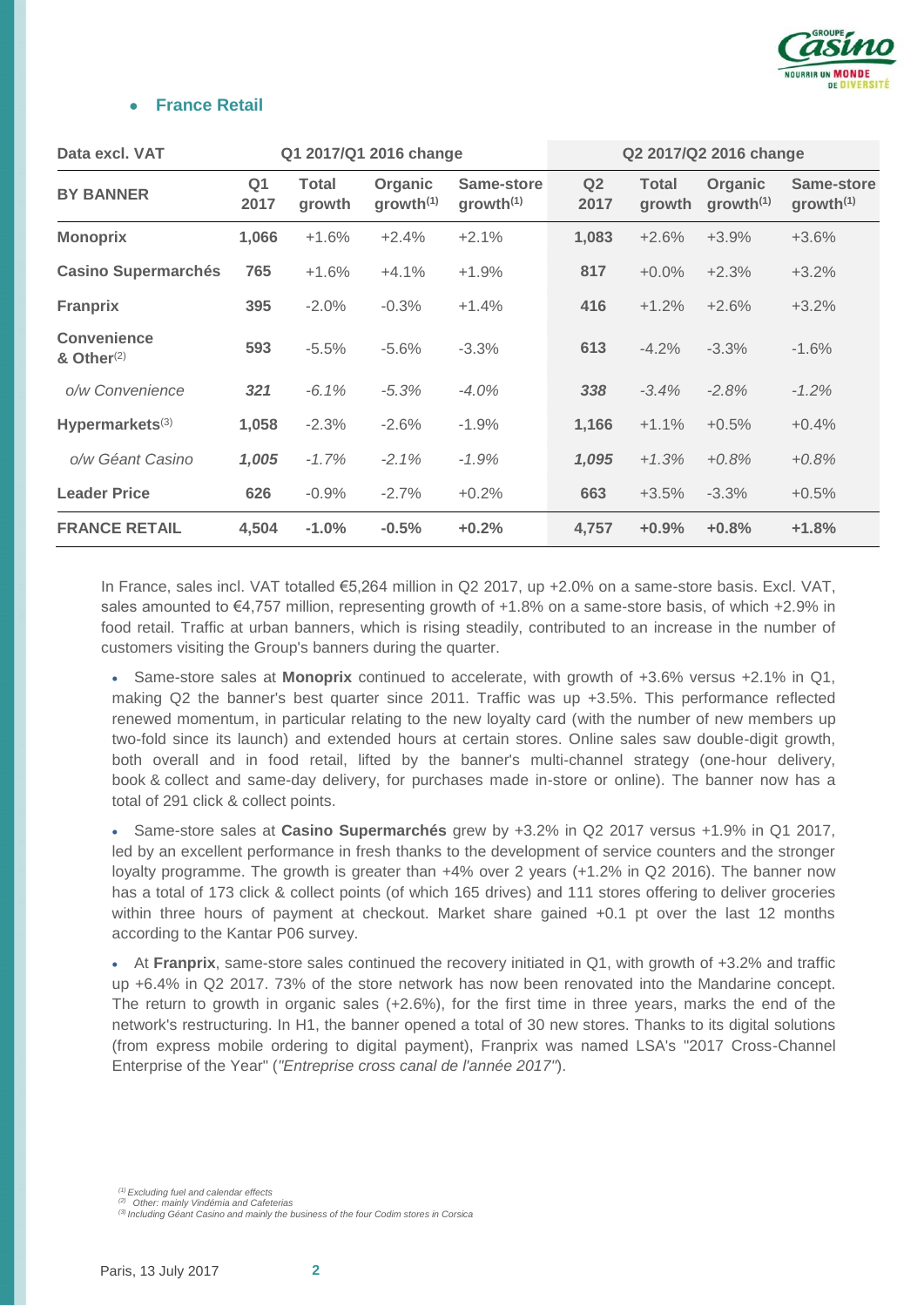

 In **Convenience**, same-store sales growth improved sequentially to -1.2% from -4.0% in Q1 2017 for integrated stores. For the store network as a whole, same-store growth was up +2.7%, including samestore growth of +6.8% for franchisees. The banner is finalizing the restructuring of its store network. It continued to update the offering at its integrated stores with the roll-out of its new "Petit Casino" concept. Furthermore, it continued to develop franchising during the quarter. The banners developed a portable payment system using tablets, allowing customers to bypass the checkout counter, and also installed ordering stations outside stores.

 **Leader Price** continued to gradually improve its level of same-store growth, which came to +0.5% in Q2 2017 following +0.2% in Q1 2017 and +0.1% in Q4 2016. Customer traffic was stable. The banner began renovating its stores in line with the new concept (with 46 converted as of end-June). It now has 158 drives.

 **Géant Casino** saw a turnaround in same-store sales, which grew +0.8% in Q2 2017 after -1.9% in Q1 2017, driven by a +4.0% increase in food sales in Q2 (versus +0.4% in Q1 2017). Over the first six months, the -1.1% decrease in store surface area helped to increase the sales/sq.m ratio by +0.6%, of which +2.3% in food retail. Géant gained +0.1 pt market share in the last Kantar P06 period. The banner now has 108 drives and is continuing to roll out its multi-channel strategy in close cooperation with Cdiscount. The E-commerce banner has become Géant's exclusive supplier of technical, household and garden products and will now be offering in-store pick-up within an hour for orders placed on its website.

#### ● **Cdiscount**

At **Cdiscount**, GMV amounted to €685 million in Q2 2017, up +7.4%. This amount includes the unfavourable -2.3% impact of the later start of the summer sales and the slower growth reported for Q2 in the TV products due to the -1.5% effect of both the mandatory shift to all-HD television and the Euro 2016 football championship. Same-store growth<sup>(1)</sup> in GMV, excluding notably these two effects, stood at +11.5%. The marketplace's contribution to GMV continued to increase, representing 35.0% in Q2 2017, i.e., a +314 bp increase on the same period in 2016.

Traffic rose by +11.6% to reach 208 million visits. According to Médiamétrie, the Cdiscount website saw the biggest increase among France's top five e-tailers in average number of unique visitors over the first five months of the year.

Cdiscount's market share in technical goods (Hi-tech, Computers and Home Appliances) rose +151 bps in value and +229 bps in volume y-o-y, according to Gfk in May 2017.

As part of the programme to enhance the multi-channel strategy, household and technical goods in the Cdiscount catalogue can now be purchased on the website and picked up immediately in-store, as described above.

Cdiscount is continuing to take action around several axes: improving customer experience, increasing the number of items (marketplace and website), increasingly competitive prices and promotions, while optimising delivery conditions.

*Cdiscount provided a detailed report on its Q2 sales on 11 July 2017.*

| Key figures $(2)$                                       | Q2 2016 | Q <sub>2</sub> 2017 | <b>Total</b><br>growth | Same-store<br>qrowth <sup>(1)</sup> |
|---------------------------------------------------------|---------|---------------------|------------------------|-------------------------------------|
| Gross merchandise volume<br>$(GMV)^{(3)}$ including tax | 637.9   | 685.2               | $+7.4%$                | $+11.5%$                            |
| <b>Traffic (visits in millions)</b>                     | 186.2   | 207.9               | $+11.6%$               |                                     |
| Mobile traffic share (%)                                | 51.8%   | 59.5%               | $+767$ bps             |                                     |
| Active customers <sup>(4)</sup> (in millions)           | 7.7     | 8.4                 | $+9.5%$                |                                     |
| Units sold (in millions)                                | 10.4    | 11.1                | $+6.4%$                |                                     |
| Orders <sup>(5)</sup> (in millions)                     | 5.2     | 5.7                 | $+8.9%$                |                                     |

*(1) Same-store data have been adjusted for i) the sale or closure in 2016 of specialised sites Comptoir des Parfums, Comptoir Santé and MonCornerDéco, ii) the planned reduction of*  B2B sales initiated in Q3 2016, iii) the restatement of sales for the TV category, where growth was held back by the combined effect in 2016 of the switch to all-HD TV and the Euro<br>2016 football championship in France (imp started one week later than in 2016 (impact of 2.3 pts and 2.0 pts on growth in GMV and sales, respectively) and v) In Cnova vision, sales generated by Cdiscount with the Casino<br>Group's hypermarket and supermarket customer

international websites and iii) the sale of the MonShowroom website. These activities are presented in discontinued operations<br><sup>(3)</sup> GMV (gross merchandise volume): business volume including tax, figures provided by the su

<sup>(4)</sup> Active customers at 30 June who made at least one purchase on our website in the last 12 month.<br><sup>(5)</sup> Total number of orders placed before cancellation due to detection of fraud or the absence of customer paymen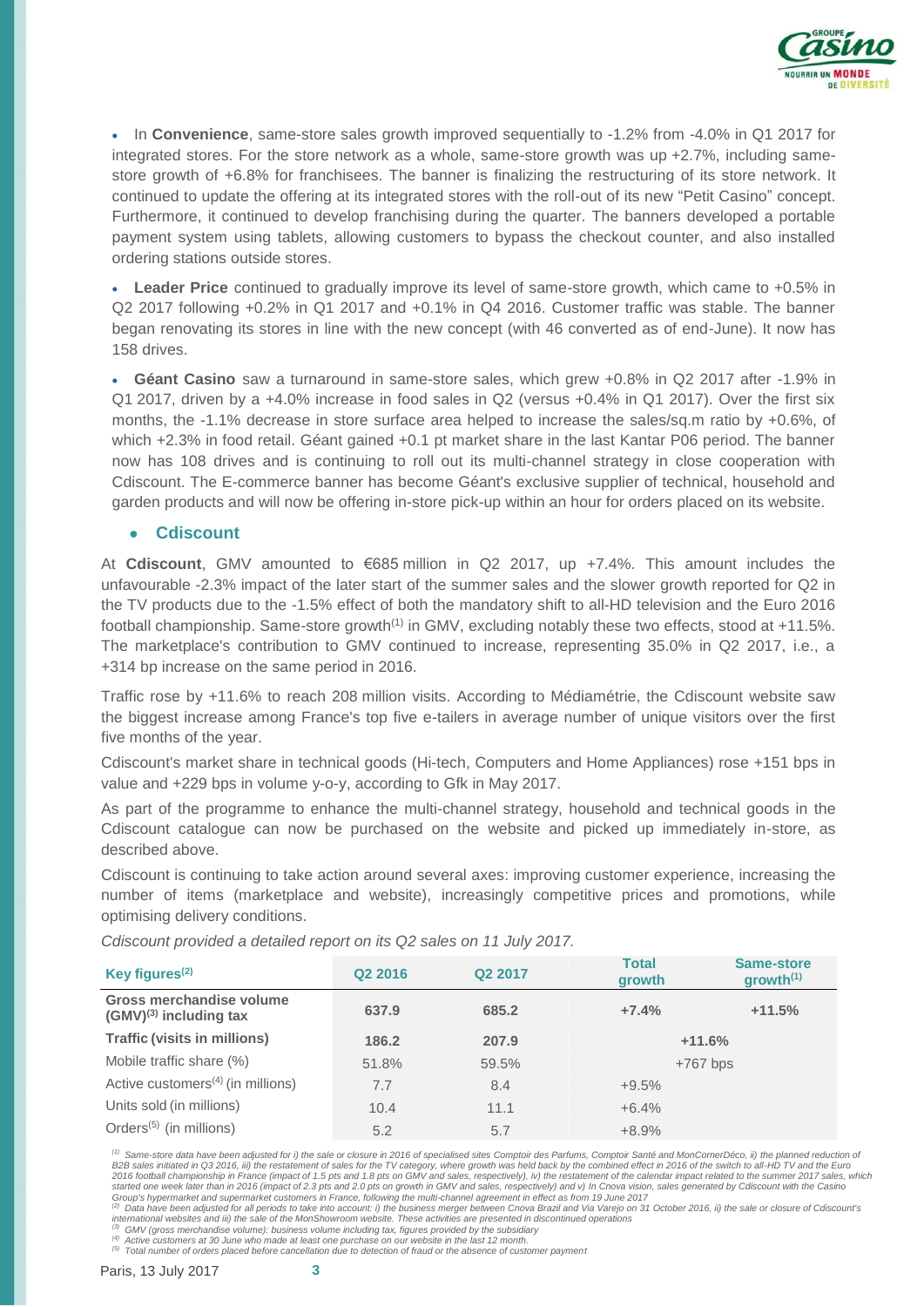

#### ● **Latam Retail**

Sales in Latin America (Exito and GPA Food) rose +6.4% on an organic basis and +3.7% on a same-store basis in a context of decelerating inflation (excluding Argentina) and lower foreign currency appreciation against the euro versus Q1.

**Exito** (excluding GPA Food): further growth in total sales.

 At **GPA Food**, Q2 sales incl. VAT came to €3,280 million, representing growth of +23.2% as reported and +9.9% on an organic basis. Organic growth in sales excl. VAT came to +9.1%, of which +5.9% on a same-store basis. These performances were led by the ongoing recovery of the Extra hypermarkets and growth at the Assaí cash & carry stores:

 **Multivarejo** reported same-store growth of +1.6%. Total-store sales performance was adversely affected by the closure of stores to be converted into Assaí, and also due to the slowdown in inflation in food categories.

Sales in Extra Hiper hypermarkets registered sustained comparable growth  $(+7.6\%/1)$  driven by non-food categories, led by new initiatives in various stores: store-in-store mobile, general merchandise/household appliances (assortment and shopping experience) and textile (model in synergy with Éxito).

The performance of Supermarkets and Convenience was impacted by changes in consumer habits in light of the Brazilian economic scenario.

At the end of the quarter, the "My Discount" program was launched, which consists of personalized promotions through a mobile app targeting some 12 million customers who are members of the loyalty programs of the banners, with a segmentation directly made by the manufacturer.

Renovation of Pao de Açucar stores continued, with a goal of renovating 15 to 20 significant stores in the coming quarters.

- **Assaí** net sales continued to grow in Q2 2017, with a +29.2% growth in organic terms, same-store growth at +13.5% (vs +12.9% in Q1 2017). Growth in traffic and volumes was very strong, offsetting the effect of the slowdown in food inflation (from 5.2% in 1Q17 to 2.3% in 2Q17). Assaí already accounts for 40.1% of the total net sales of GPA Food, compared to 34.4%(1) in the prior year. The format continues to gain market share, around 400 bps compared to last year, in an expanding market segment. In the first six months, converted stores maintained their high sales multiple of nearly 2.5 times and profitability in line with that of the overall format and higher than before conversion.
- Over the quarter, 3 stores were converted into the Assai format, and 11 are still in the process of conversion. In total, 16 stores will be converted in 2017. 3 stores were open in Q2, of which 2 Minuto Pao de Açucar and 1 Assaí (another 4 are under construction). The number of Aliados Compre Bem affiliates reached 236 partners.

*GPA provided a detailed report on its Q2 sales on 12 July 2017. Exito will provide a detailed report on its Q2 sales on 15 August 2017.*

**\*\*\***

*<sup>(1)</sup> Data as published by the company*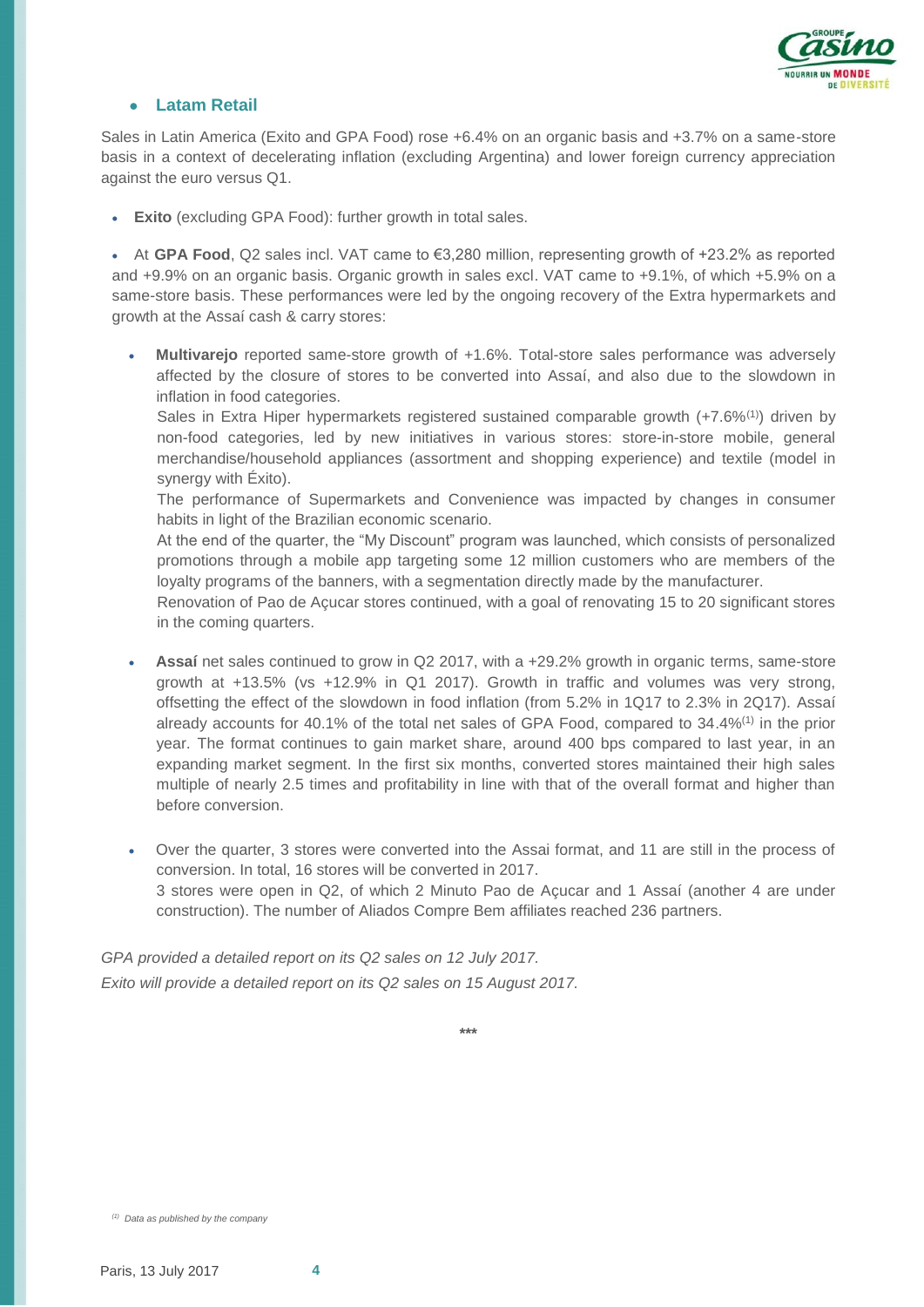

# **APPENDICES**

#### **Details and sales trends in Q2 2017**

Organic growth corresponds to growth at constant scope of consolidation and exchange rates, excluding fuel and calendar effects, unless otherwise mentioned.

#### **France Retail: breakdown and change in total gross sales under banners in Q2 2017**

| <b>ESTIMATED GROSS SALES</b><br>UNDER BANNERS (in €m, excluding fuel) | Q2 2016 | Q <sub>2</sub> 2017 | <b>Change</b><br>(excluding<br>calendar effects) |
|-----------------------------------------------------------------------|---------|---------------------|--------------------------------------------------|
| <b>Monoprix</b>                                                       | 1,082   | 1,110               | $+3.8%$                                          |
| <b>Casino Supermarchés</b>                                            | 737     | 751                 | $+2.4%$                                          |
| <b>Franprix</b>                                                       | 455     | 466                 | $+3.9%$                                          |
| <b>Convenience &amp; Other</b>                                        | 717     | 700                 | $-1.4%$                                          |
| o/w Convenience                                                       | 410     | 404                 | $-0.7%$                                          |
| <b>Hypermarkets</b>                                                   | 970     | 971                 | $+0.5%$                                          |
| <b>Leader Price</b>                                                   | 741     | 756                 | $+1.3%$                                          |
| <b>FRANCE RETAIL</b>                                                  | 4.703   | 4.754               | $+1.8%$                                          |

# **Main changes in the scope of consolidation**

- Disposal of operations in Asia in 2016
- Reclassification of Via Varejo and Cnova Brazil as discontinued operations
- Full consolidation of Geimex at 31 October 2016

# **Exchange rates**

| <b>AVERAGE EXCHANGE RATES</b> | Q <sub>2</sub> 2016 | Q2 2017 | <b>Currency effect</b> |
|-------------------------------|---------------------|---------|------------------------|
| Argentina (EUR/ARS)           | 16.0503             | 17.3770 | $-7.6%$                |
| Uruguay (EUR/UYP)             | 35.2420             | 31.1418 | $+13.2%$               |
| Colombia (EUR/COP) (x1,000)   | 3.3799              | 3.2235  | $+4.9%$                |
| Brazil (EUR/BRL)              | 3.9631              | 3.5441  | $+11.8%$               |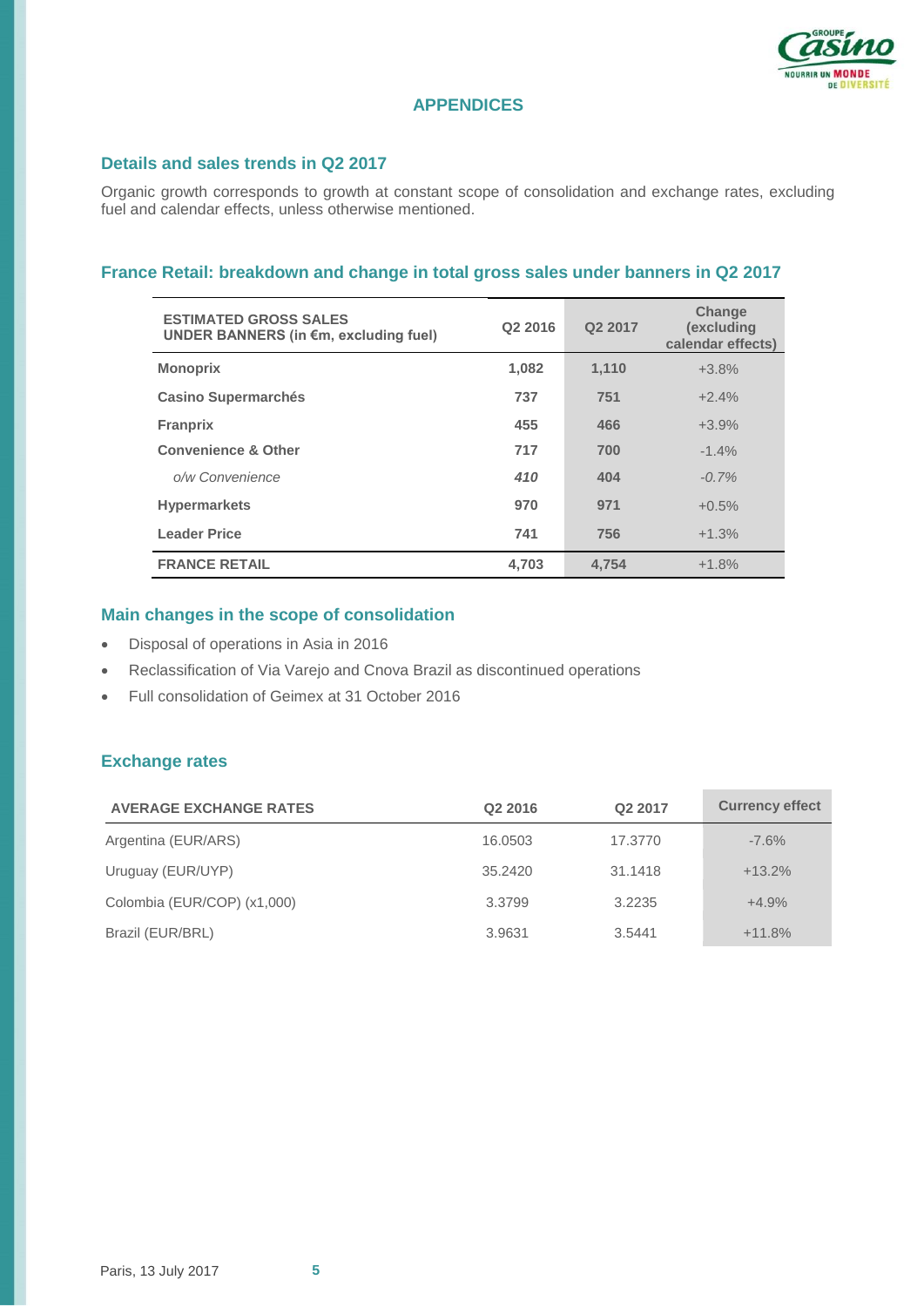

# **Store network at period end**

| <b>FRANCE</b>                              | 31 Dec.<br>2016 | <b>31 March 2017</b> | <b>30 June 2017</b> |
|--------------------------------------------|-----------------|----------------------|---------------------|
| <b>Géant Casino Hypermarkets</b>           | 129             | 129                  | 121                 |
| o/w French Affiliates                      |                 |                      |                     |
| <b>International Affiliates</b>            | 12              | 12                   |                     |
| <b>Casino Supermarchés</b>                 | 447             | 446                  | 430                 |
| o/w French Franchised Affiliates           | 83              | 104                  | 104                 |
| <b>International Franchised Affiliates</b> | 33              | 32                   | 16                  |
| <b>Monoprix</b>                            | 745             | 750                  | 763                 |
| o/w Franchises/Affiliates                  | 196             | 200                  | 204                 |
| Naturalia                                  | 141             | 144                  | 146                 |
| Naturalia franchises                       | 5               | 5                    |                     |
| <b>Franprix</b>                            | 858             | 869                  | 880                 |
| o/w Franchises                             | 392             | 402                  | 405                 |
| <b>Leader Price</b>                        | 796             | 791                  | 791                 |
| o/w Franchises                             | 383             | 380                  | 387                 |
| <b>Total Supermarkets and Discount</b>     | 2,846           | 2,856                | 2,864               |
| <b>Convenience</b>                         | 6.065           | 5.506                | 5,502               |
| Other businesses (Cafeterias, Drive, etc.) | 630             | 636                  | 627                 |
| <b>Indian Ocean</b>                        | 185             | 186                  | 193                 |
| <b>TOTAL France</b>                        | 9,855           | 9.313                | 9.307               |

| <b>INTERNATIONAL</b>                                   | 31 Dec. 2016 | <b>31 March 2017</b> | <b>30 June 2017</b> |
|--------------------------------------------------------|--------------|----------------------|---------------------|
| <b>ARGENTINA</b>                                       | 27           | 28                   | 29                  |
| Libertad Hypermarkets                                  | 15           | 15                   | 15                  |
| Mini Libertad and Petit Libertad mini-<br>supermarkets | 12           | 13                   | 14                  |
| <b>URUGUAY</b>                                         | 79           | 80                   | 82                  |
| Géant Hypermarkets                                     | 2            | $\overline{2}$       | 2                   |
| <b>Disco Supermarkets</b>                              | 29           | 29                   | 29                  |
| Devoto Supermarkets                                    | 24           | 24                   | 24                  |
| Devoto Express mini-supermarkets                       | 24           | 25                   | 27                  |
| <b>BRAZIL</b>                                          | 1,135        | 1,117                | 1,108               |
| Extra Hypermarkets                                     | 134          | 129                  | 119                 |
| Pão de Açucar Supermarkets                             | 185          | 185                  | 185                 |
| <b>Extra Supermarkets</b>                              | 194          | 194                  | 194                 |
| Assaí (Cash & Carry):                                  | 107          | 106                  | 110                 |
| Mini Mercado Extra and Minuto Pão de Açucar            |              |                      |                     |
| mini-supermarkets                                      | 284          | 274                  | 276                 |
| Drugstores                                             | 155          | 152                  | 147                 |
| + Service stations                                     | 76           | 77                   | 77                  |
| <b>COLOMBIA</b>                                        | 1,873        | 1,899                | 1,823               |
| Éxito Hypermarkets                                     | 86           | 87                   | 90                  |
| Éxito and Carulla Supermarkets                         | 166          | 164                  | 163                 |
| <b>Super Inter Supermarkets</b>                        | 67           | 67                   | 67                  |
| Surtimax (discount)                                    | 1,443        | 1,471                | 1,391               |
| o/w "Aliados"                                          | 1,307        | 1,336                | 1,255               |
| $B2B^{(1)}$                                            | 2            | 2                    | 2                   |
| Exito Express and Carulla Express mini-                |              |                      |                     |
| supermarkets                                           | 109          | 108                  | 110                 |
| <b>TOTAL International</b>                             | 3,114        | 3,124                | 3,042               |

*(1) Previously included in the Surtimax line*